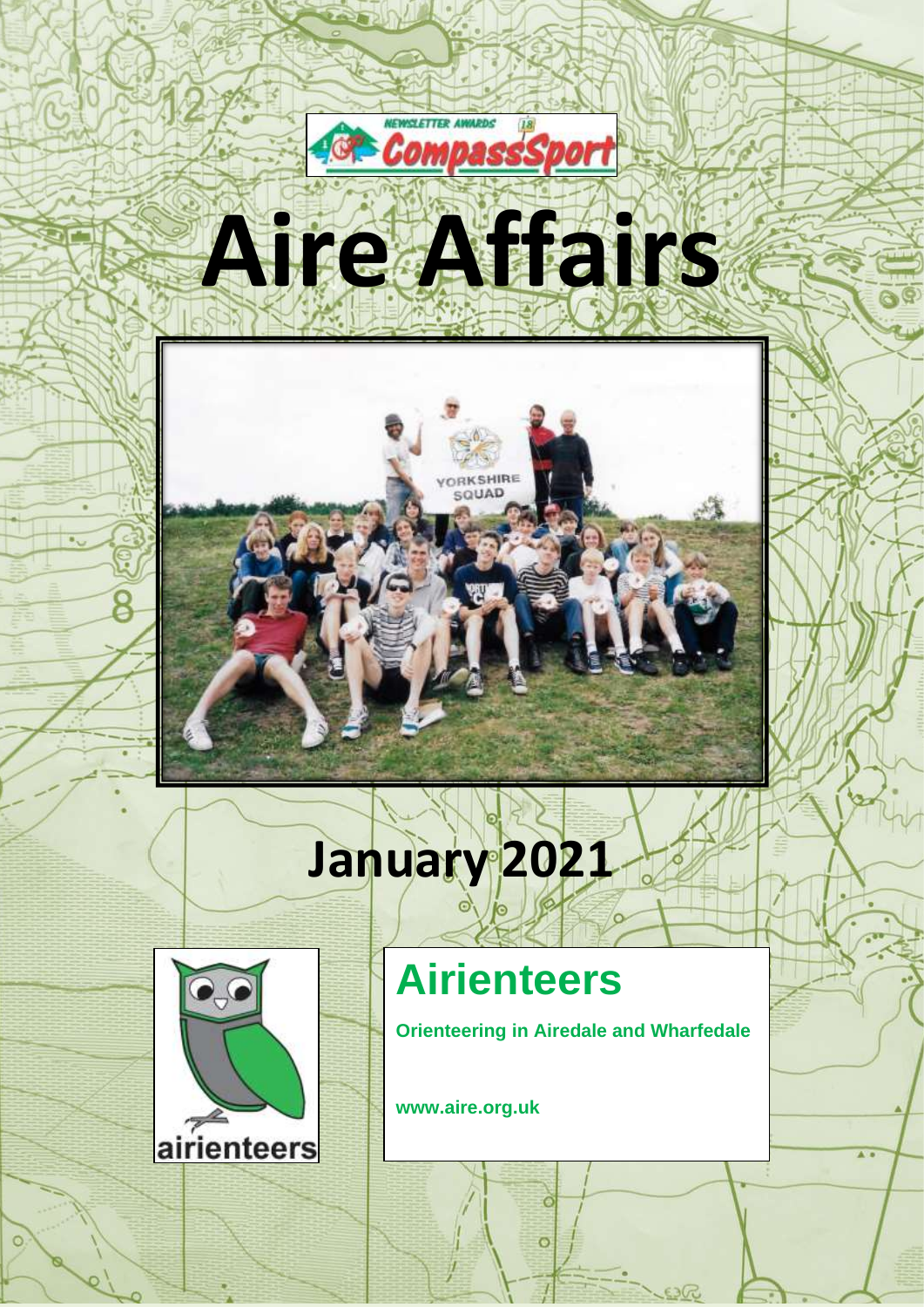

## **Contents**

| New Permanent Orienteering Courses in West Leeds: an update - Graeme Tiffany  4       |  |
|---------------------------------------------------------------------------------------|--|
|                                                                                       |  |
|                                                                                       |  |
|                                                                                       |  |
|                                                                                       |  |
| UK Elite O-league - high quality racing in October and November 2020 - Joe Woodley  9 |  |
|                                                                                       |  |

**AIRE AFFAIRS** is the Club's official magazine and is available on our website www.aire.org.uk and via e-mail/paper format to all members and interested parties.

#### **CONTACTS**

| <b>CHAIR</b>     | David Williams                 | chair@aire.org.uk            |              |
|------------------|--------------------------------|------------------------------|--------------|
| <b>SECRETARY</b> | David Alcock                   | secretary@aire.org.uk        | 07989 563588 |
| <b>TREASURER</b> | Peter Jones                    | treasurer@aire.org.uk        |              |
| <b>FIXTURES</b>  | Chris Burden                   | chris.burdenATbtinternet.com | 01274 583853 |
|                  | <b>MEMBERSHIP Ian Marshall</b> | membership@aire.org.uk       | 01943 862997 |

<span id="page-1-0"></span>The cover photo shows the Yorkshire and Humberside Junior Squad at the Junior Inter-Regional Championships in 1996.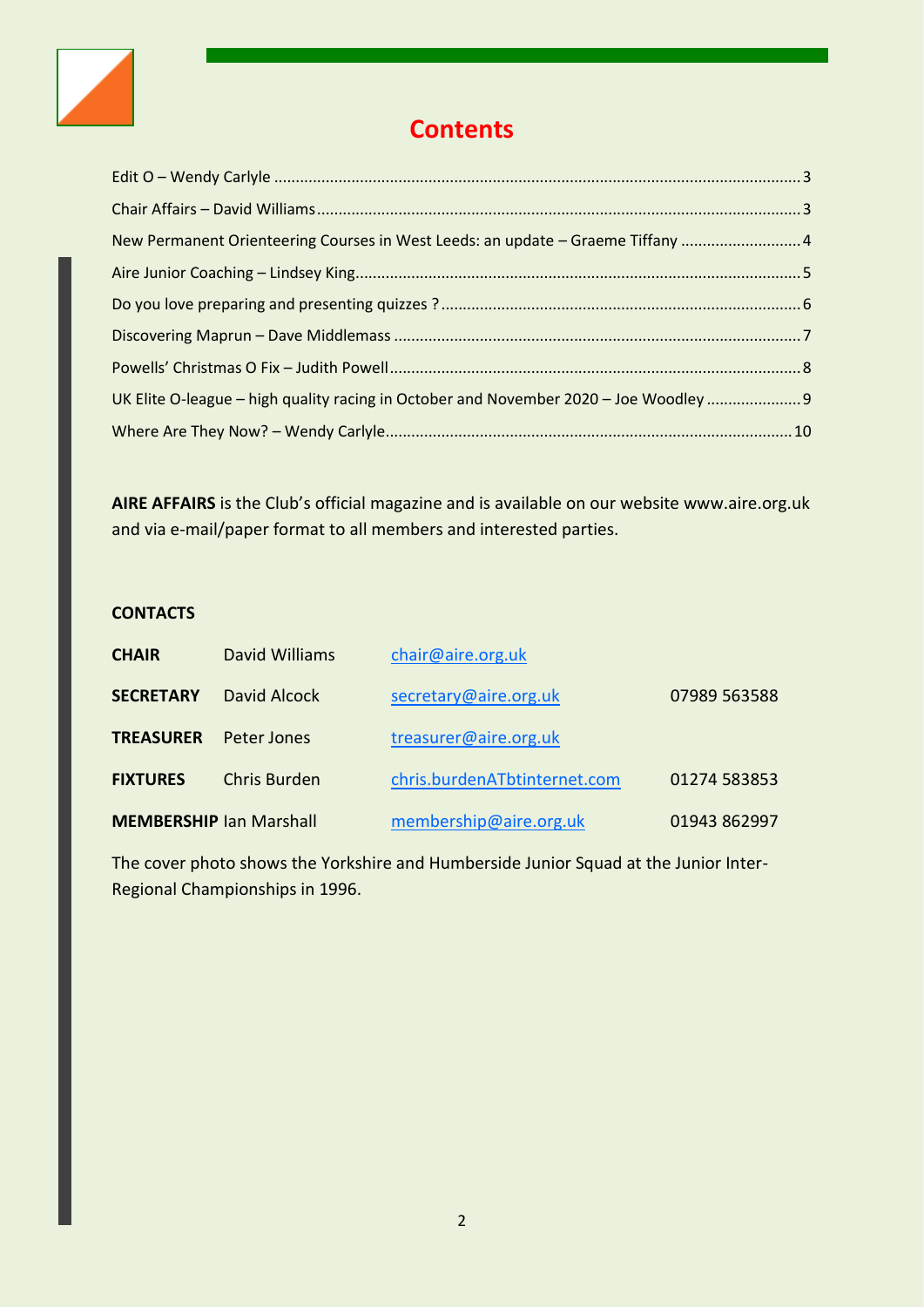

## **Edit O – Wendy Carlyle**

In a spirit of optimism I have signed us up for the Scottish Six Days this summer. I booked the accommodation days after our return from the event in 2019, so everything is crossed that it will go ahead.

Orienteering tales of derring-do have been, understandably, thin on the ground since the last issue of Aire Affairs in August, but I did learn that two of our young Airienteers, Jake Powell M16 and Emily Gibbins W16 have been invited to join the



Yorkshire and Humberside Junior Orienteering Squad, congratulations to them! That gave me the idea to turn this into something of an 'Airienteers in the Junior Squad' Issue. Out walking on Harden Moor, Tony and I wracked our brains for the names of past Squaddies (and then had to remember the list when we returned home!) It has been most enjoyable for us reading the replies to the e-mail I sent out far and wide and I hope you too enjoy catching up with the 'youngsters' (some of whom have children of their own in junior squads now….and beyond!)

In other news, Tony and I had a wonderful seven week visit from Becky, Rob and grandson Euan (now 16 months). They managed to get flights from the US, quarantined in a holiday cottage for two weeks, had tests and then joined us as our bubble. It was very special to have them here and we hope we may be able to see them again later in 2021.

Thank you to the contributors to this issue. Ex-Squaddies apart, Lindsey updates us on coaching (and invites you to an online social event). Graeme brings us news about permanent courses in Leeds West. Fell Runner Dave Middlemass writes about discovering Maprun, and Joe about the UK Elite League. Ever creative, the Powells describe their Christmas family Night-0 competition on Ilkley Moor.

If you have been receiving Aire Affairs in paper form, please read David's note about future issues and respond if necessary.

Keep safe everyone.

## <span id="page-2-0"></span>**Chair Affairs – David Williams**

Maybe this is what bears feel like every year? It certainly feels as if our sport and our club have been put into an enforced hibernation. While when it was first announced I probably thought we could look forward to emerging into an extremely active late spring season. I am now wondering whether the Scottish 6 days is likely to be going ahead. The most certain major event in the Calendar seems to be the Compass Sport Cup final on October 17<sup>th</sup> for which we qualified for by virtue of last year's

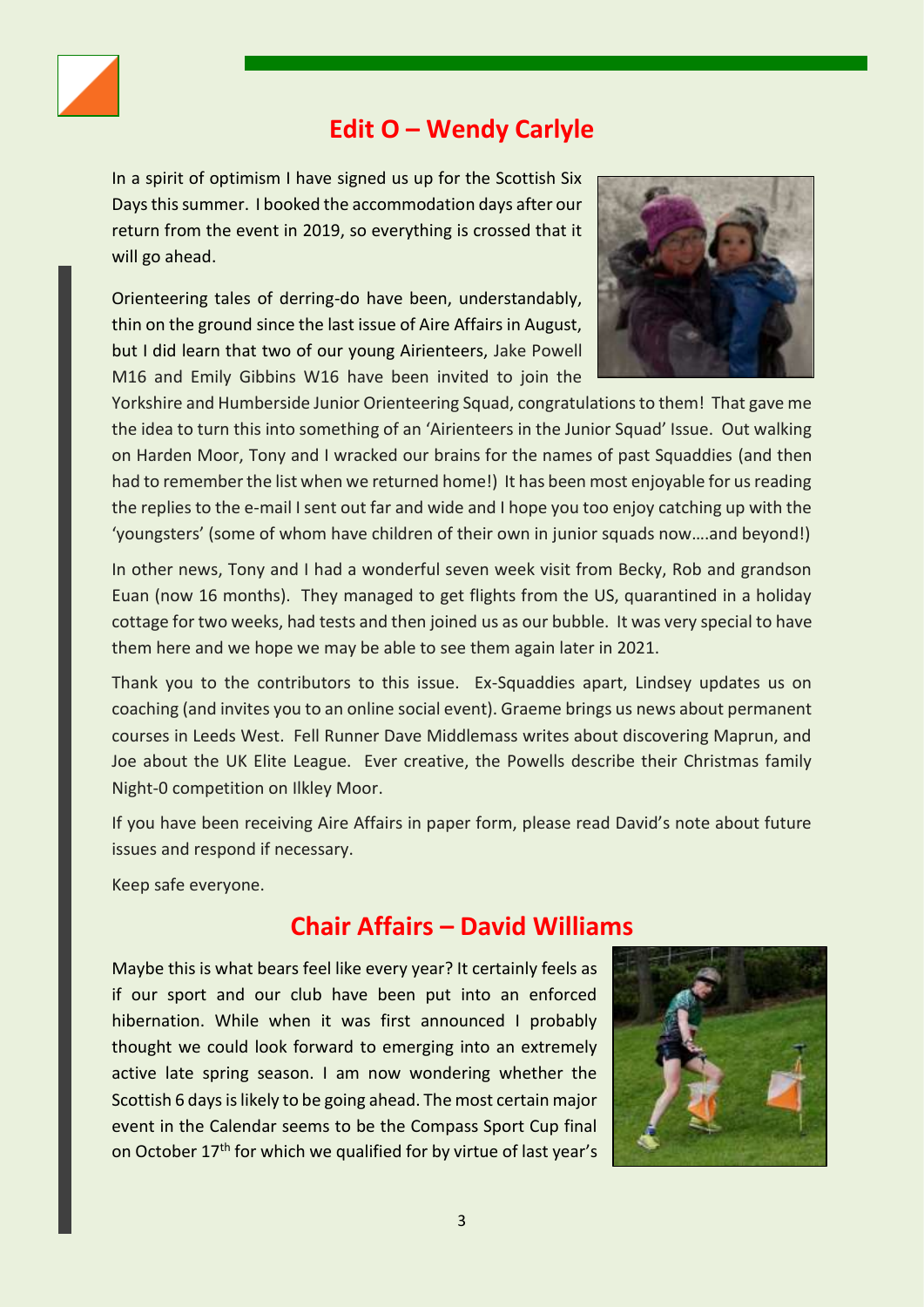

qualifier the weekend before Lockdown 1 in March last year. At least the final venue is moving closer - Chatsworth.

When restrictions are eased we will be looking to put on our local series events and if travel to and available number of regional events is still restricted through the tiering system we will look to put on some local events on Sundays as well as the more usual Wednesday evening locals.

In the meantime please remember that all our previously organised Maprun Events remain open on the system. Details on the new webpage

#### <https://www.aire.org.uk/info/maprun/maprun-previous-courses>

With over 30 courses available and 10 of the Urban's allowing "Start Anywhere", I would hope that some of the options will be "local" to you.

Many thanks to Graeme Tiffany who is doing a superb job creating three permanent courses at Bramley Fall, Bramley Park and Armley/Gotts Park , coordinating the project installation having obtained funding for scheme through his work with the local youth groups. (See Graeme's report below. Ed.)

Thanks also to the two teams of volunteers who assisted with post installation during the Christmas New Year break. We hope that the work will be completed when Lockdown allows and the courses can be launched.

We have also received some grant funding from Leeds City Council for a new Roundhay Park permanent course and are working with the Friends of Roundhay Park to obtain further funding for this project.

## <span id="page-3-0"></span>**New Permanent Orienteering Courses in West Leeds: an update – Graeme Tiffany**

The work to create two new and one refurbished Permanent Orienteering Courses (POCs) in West Leeds has progressed slowly but surely. It's certainly been challenging at times.

The idea for these was conceived as an element of a wider social action project I have been running as part of Leeds City Council's 'Our Place' initiative. Some of the funds for this have gone to purchase posts and control markers. Thanks go to my one of my fell-running pals, Simon Beverley, who is the gaffer at FARMAC in Pudsey. He did me a 'very good deal'; a top man who has helped many charities over the years. I'm hoping we can pay him back to some degree with map-reading training, as his nav. is shocking.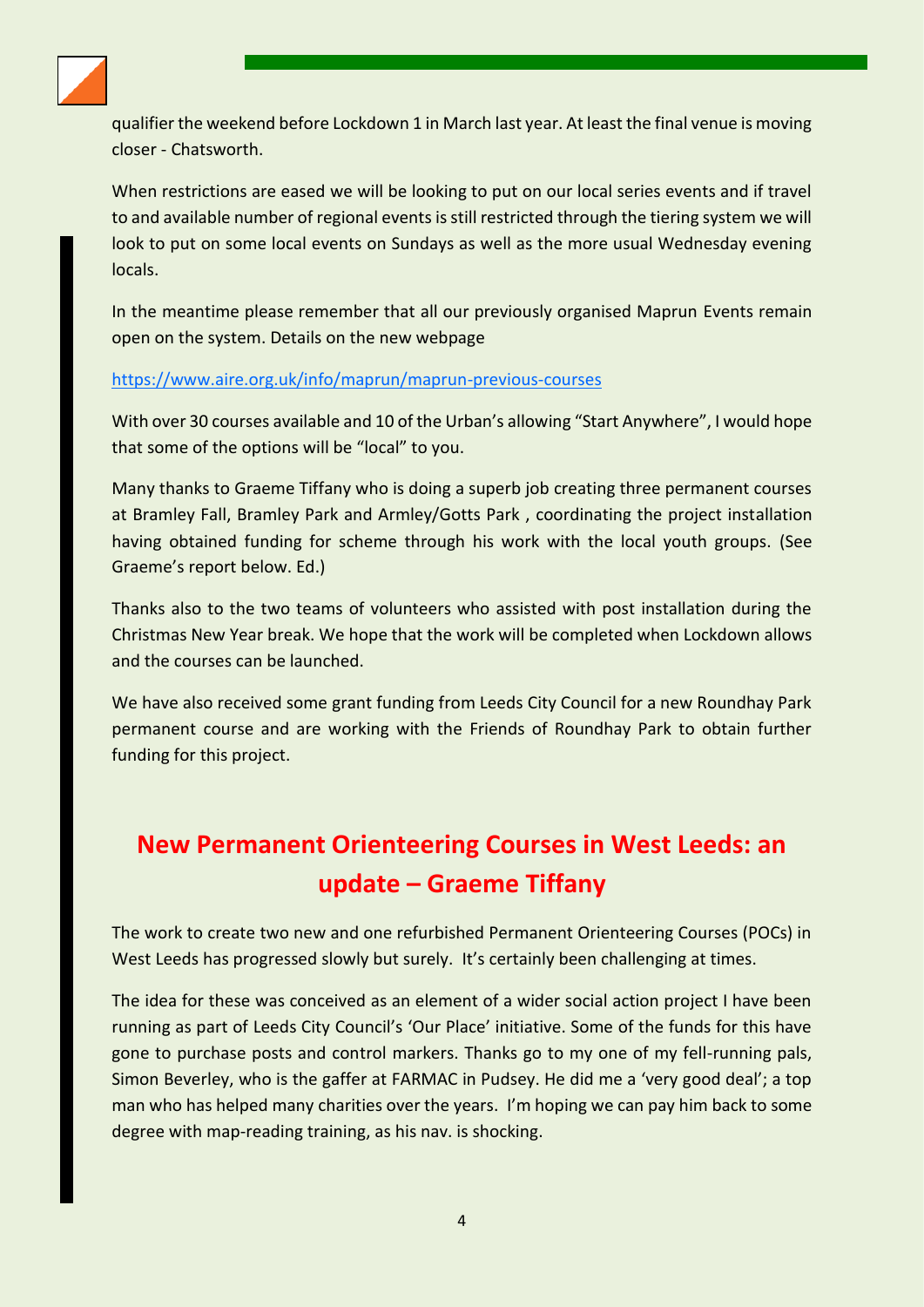

I want to thank everyone from Airienteers who has helped so far, with a special mention of Chris Burden, Tony Thornley and Richard Foster who have produced the maps, which are all super.

All the new posts are in at Gotts Park / Armley Park, which leaves a few markers to be attached to fences etc. Likewise, all the posts are in at Bramley Fall Woods, and the majority of the old ones have been removed (if you fancy being destructive and digging / cutting out the remainder please let me know and I can direct you to those left). At both these sites the actual control markers need attaching to the posts, and I have volunteers from the local community lined up to do this - as is the case with the third site, Bramley Park. Many of these helpers will be young people, COVID guidance on youth work activities permitting.

A further element of the plan is to map and create a course in the grounds of West Leeds Activity Centre (also known as the Laser Centre), who have said we can use their facilities as a base for events, including training (and especially for young people), in the future. This site is adjacent to the western end of Gotts Park, which also creates the potential to link the two maps together (just like Nell Bank and Middleton Woods in Ilkley).

I look forward to a grand opening soon, and very much like the idea of a 'long O' combining all these maps. Let me say again, I want to thank everyone who has helped so far. And if you have a couple of hours to help me finish off please drop me a line.

## **Aire Junior Coaching – Lindsey King**

<span id="page-4-0"></span>

Just before the November lockdown we managed a club coaching session at the end of October. Thirteen juniors, three coaches and Jack the dad (what a brilliant helper!) enjoyed a very muddy session in the woods. Dave Alcock planned three levels of exercises from yellow to green standard and some mini courses at the end, using our new training SI kit for the first time to record race times.

We started with a map walk and then did a couple

of exercises to develop skills at finding controls off line and orienteering across terrain using bearings. Some juniors found their map reading skills had become a little rusty due to lack of practice during the year. Concentration was required to recall map symbols and how to set the map accurately. However, by the end everyone had a great race on their course we were just a bit late back to parents patiently waiting in the car park.. sorry!

I asked some of the juniors to give some feedback for us: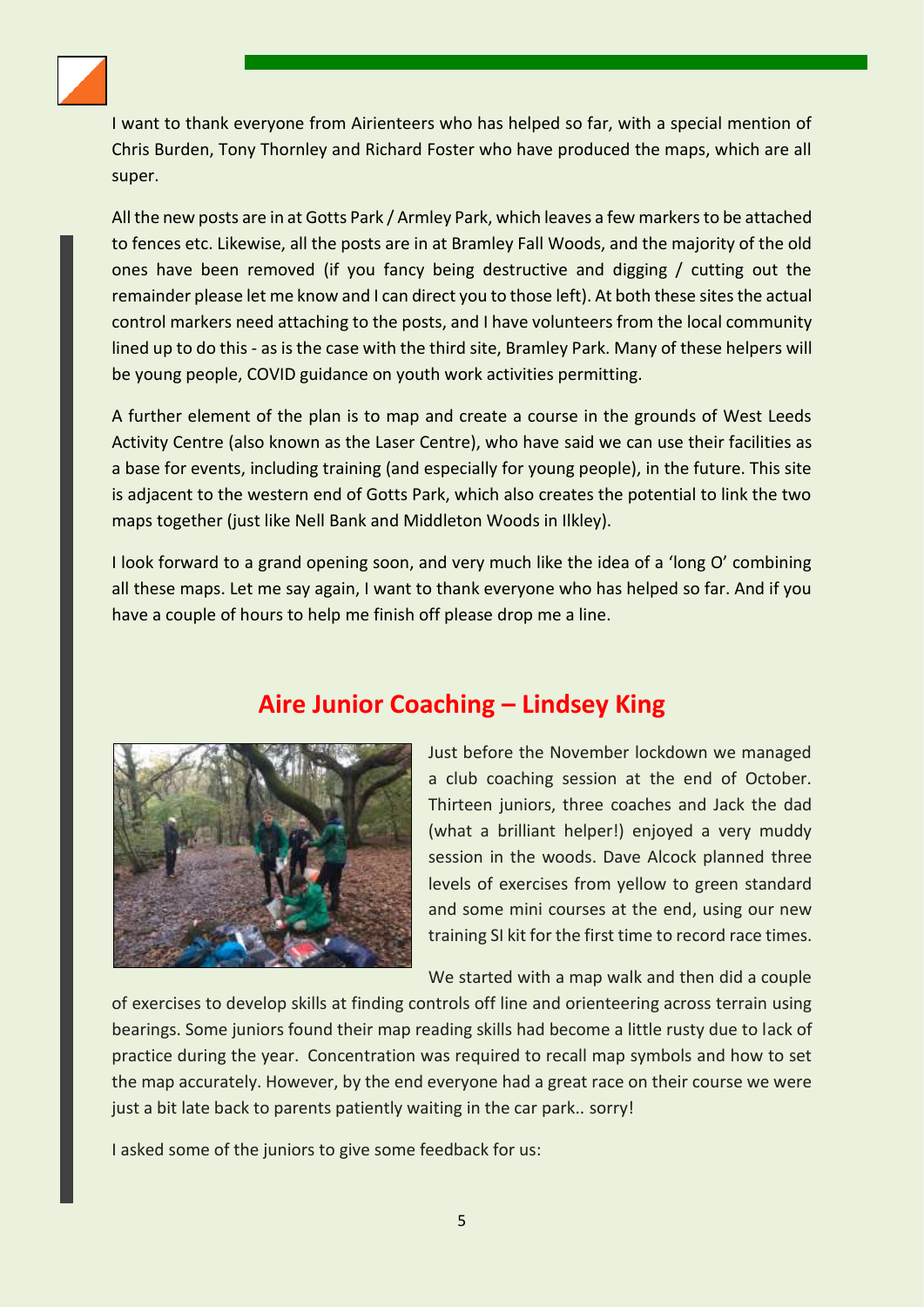

#### **What was most fun?**

Edward: making new friends! Megan: I most enjoyed getting out orienteering after lockdown. James: The bit when we went off to do cloverleafs by compass bearing.

#### **What did you learn?**

Edward: I learnt to look behind you every now and again to make sure you haven't missed an important feature.

Megan: I improved working with bearings.

James: the coaching reminded me how to take a bearing, and how to follow it.

#### **Was there anything we could do better next time?**

Edward: Do more varied but shorter exercises then a race at the end. Megan: I wouldn't change anything. James: Do it for slightly longer, as we felt a little bit stretched for time.

#### **What would you like to learn next time?**

Edward: Gauging distance better. Megan: Identifying map symbols more quickly. James: Orienteering without a compass (doing it by features)

They are great suggestions we can use to plan another session as soon as Covid restrictions allow. Thanks to Dave for planning and coaching and Graham for coaching on the day.

Since then we have received excellent news that two Aire juniors have been accepted as full members of the Yorkshire and Humberside Junior Orienteering Squad. Congratulations to Jake Powell M16 and Emily Gibbins W16!

Also well done to Anna Faulkner W14 who has used Orienteering and map reading as her physical activity for The Duke of Edinburgh bronze award. She completed three months of map runs, events and coaching ending with a light green course at the wild and wet Harden Moor event.

## **Do you love preparing and presenting quizzes ?**

<span id="page-5-0"></span>As we are stuck with Covid restrictions for a while longer, Aire would like to offer a virtual social event online. We are looking for someone able and willing to plan a general knowledge quiz. Maybe you have one you prepared earlier? If so, please contact chair@aire.org.uk

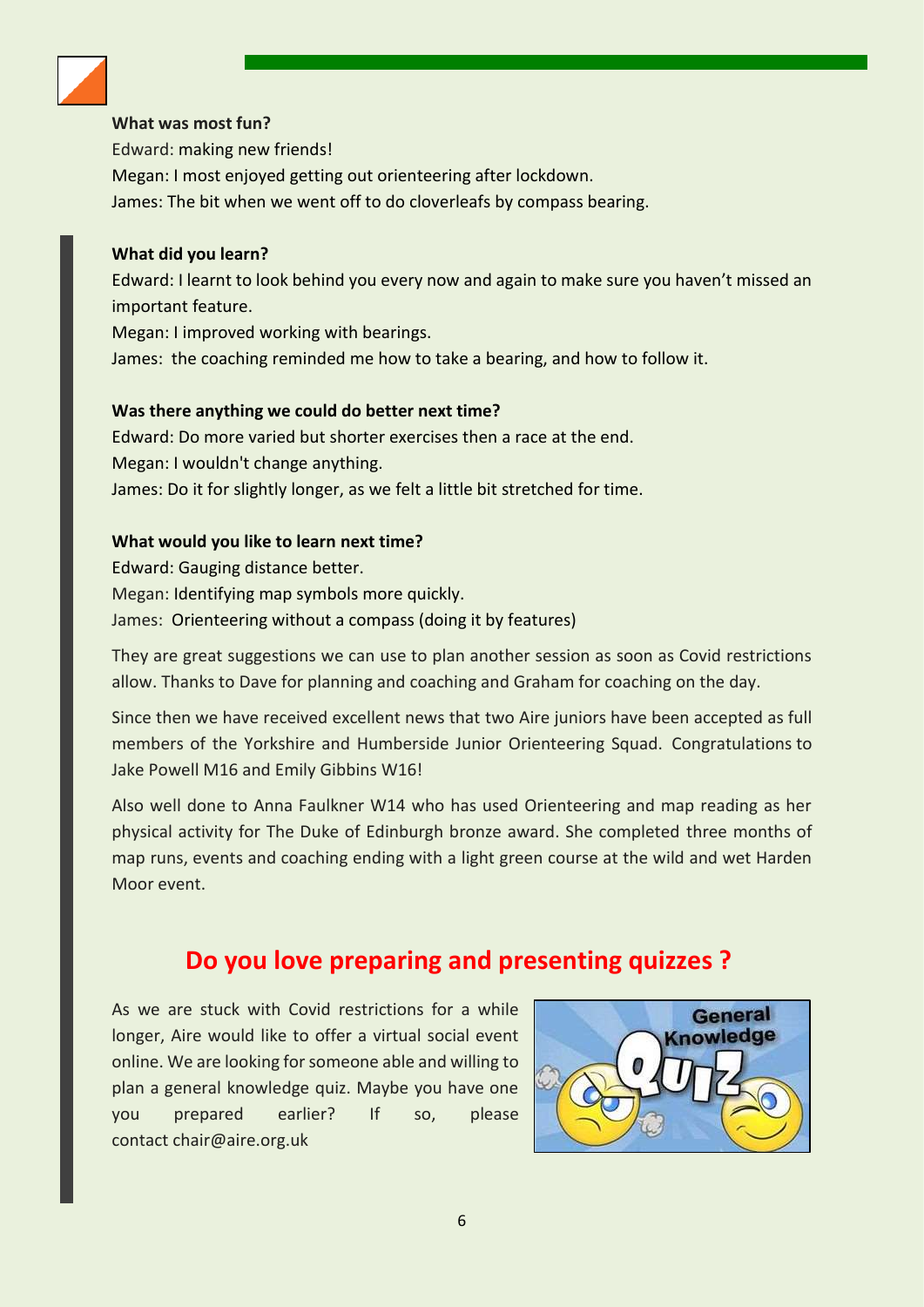

## **Discovering Maprun – Dave Middlemass**

<span id="page-6-0"></span>I just wanted to say a thanks to Airienteers for all the local Maprun events they've uploaded to the app. I'm a fellrunner who normally does lots of fell races, but with the fell racing calendar suspended I've been looking for virtual alternatives. Maprun has been a great discovery over the last few months.

I started out with the virtual Harriers v Cyclists race, organised by Bingley Harriers with the help of AIRE. Normally, runners and riders race together on a varied off-road circuit through the woods of Shipley Glen and over Baildon Moor. In 2020, we had the whole of November to do it in our own time, with the course marked out by 12 Maprun controls. I gave it a few tries, which helped me get to grips with the app while getting increasingly familiar with the course.

This encouraged me to give the permanent courses on Danefield and Ilkley Moor a try. Both are on great running terrain, and I didn't mind that Maprun didn't work too well on the thickly wooden slopes of Danefield – it was still fun just to run round the posts. As with Virtual HvC, running a permanent course allows you to come back and make slight improvements to your route.

A couple of nice things about Maprun are that i. it's free and ii. it automatically generates a leaderboard. Having shared my initial good impression with club-mates at Valley Striders AC, I thought about designing our own courses. With the help of AIRE, there is now a test event on the app – a simple 4km circuit of Woodhouse Ridge, with a Start/Finish on Meanwood Road + 3 controls. This seems to work well and opens up the opportunity of designing more complex courses in future. Why not give it a try during lockdown if you're local? It's on the



app at Aire Valley > Valley Striders Woodhouse Ridge Maprun, or more details on my blog.

[\(https://meanwoodrambler.com/2020/12/06/woodhouse-ridge-maprun/\)](https://meanwoodrambler.com/2020/12/06/woodhouse-ridge-maprun/).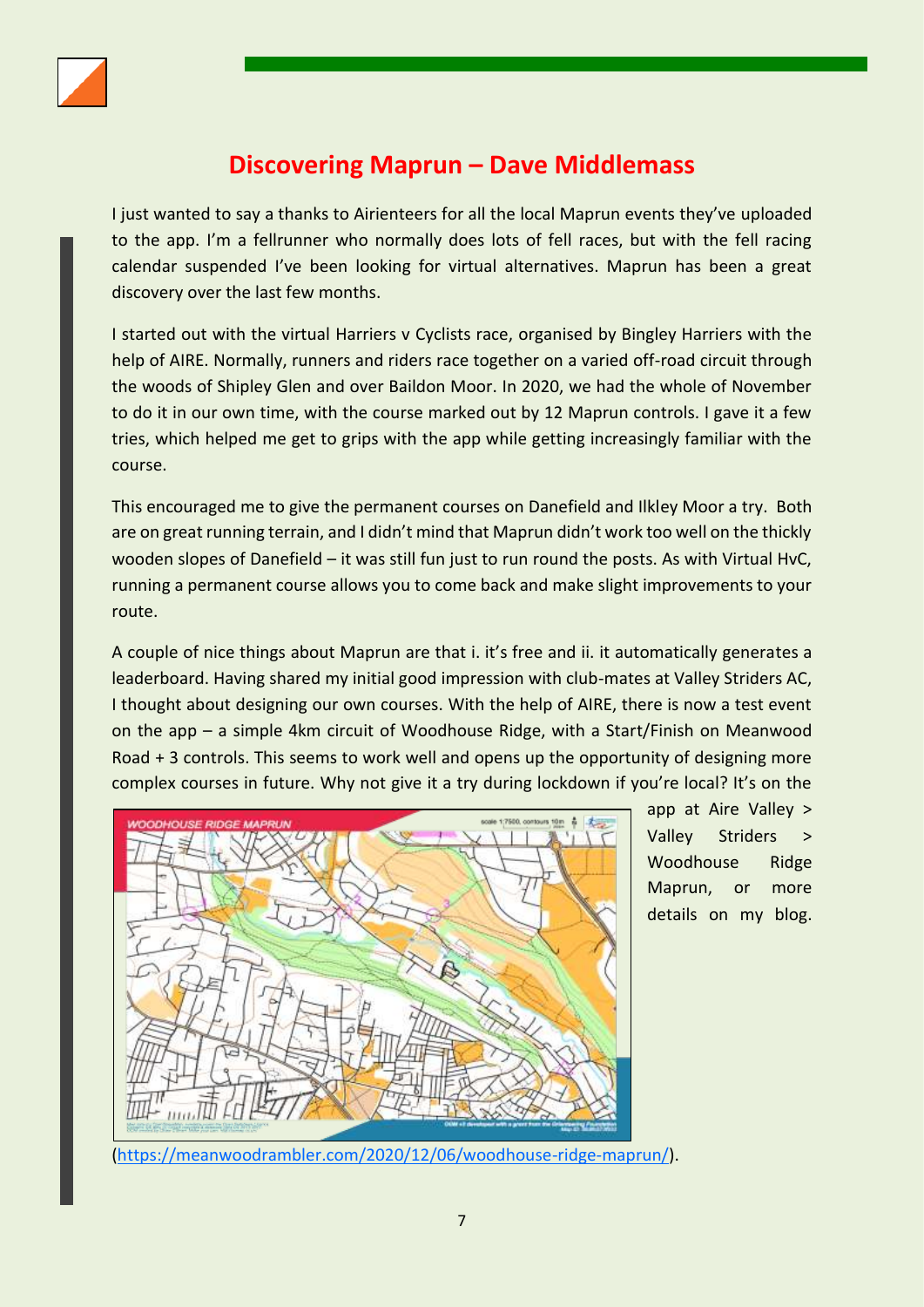

More recently I've tried out the AIRE events in Chapel Allerton and Colton, and although I'm not a big fan of running on tarmac, it's been good fun plotting the best routes between the controls.

Just to make some broader reflections from this. I mentioned that I'm in the habit of giving courses more than one try. I know that this contrasts with many orienteering events…. but in fell racing local knowledge and recce-ing the course are very much part of the game. It's been interesting to find in Maprun a kind-of "halfway house" between fell racing and orienteering.

Also, during 2020 the Fell Runners Association (FRA) has clarified that using GPS to fix your location during FRA-licensed races is now banned. The FRA's intention is to encourage runners to use map & compass and preserve the unique character of the sport. This may mean that fell races start looking a bit more like orienteering events…… saying that, it could go the other way, with Race Organisers nervous of banning an obvious safety mechanism choosing not to license their races with FRA. In which case it may be that FRA races end up being ones where map & compass isn't really going to help you, such as short, flagged races, or ones over very complex terrain. All this assuming a return to "normal" racing, of course.

Indeed, while Maprun obviously has some potential to provide a virtual alternative to fell racing (it already has in parts of the Lakes and Wales), how far it's worth pursuing this rather depends on COVID. I feel COVID has hit fell racing relatively hard, as social contact is such a big part of races - at registration, mass starts, bunching at stiles, finish-line refreshments, prizegiving… and with many taking place at village shows/fetes. Writing this during January lockdown, the return of racing feels very distant. I wouldn't be surprised if we end up doing a virtual Harriers v Cyclists in 2021 as well as 2020.

### **Powells' Christmas O Fix – Judith Powell**

<span id="page-7-0"></span>Christmas for the Powell family has always involved Orienteering, and the various clubs we have belonged to, plus neighbouring clubs, have normally provided more than one fix for the festive season. 2020 therefore left a big hole which we had to fill ourselves, but happily we now belong to AIRE so were able to take advantage of the map run permanent courses. We've always been keen night owls so we used the permanent course on Ilkley Moor to organise a 1 hour night score event. The map has 26 controls A to Z so the scoring system was 20 points if the letter was in my name (JUDITHPOWELL) and 10 points for everything else. There was a 10 points penalty for every minute late. We had Covid staggered starts and headed off onto the generally well frozen moor. The winner was Al with 320 points. Jake, for his last M16 run, got 290 but came in three minutes late which took his score down to 260. Ifor (In his support bubble with us for Christmas) had 270 and came in five minutes early. Sophie walked and had 180 points for her last W45 race, I walked and had 120 (140 – 20 penalty points). Ifor summed it up for all of us I think with the comment on his training log, "GOOD FUN".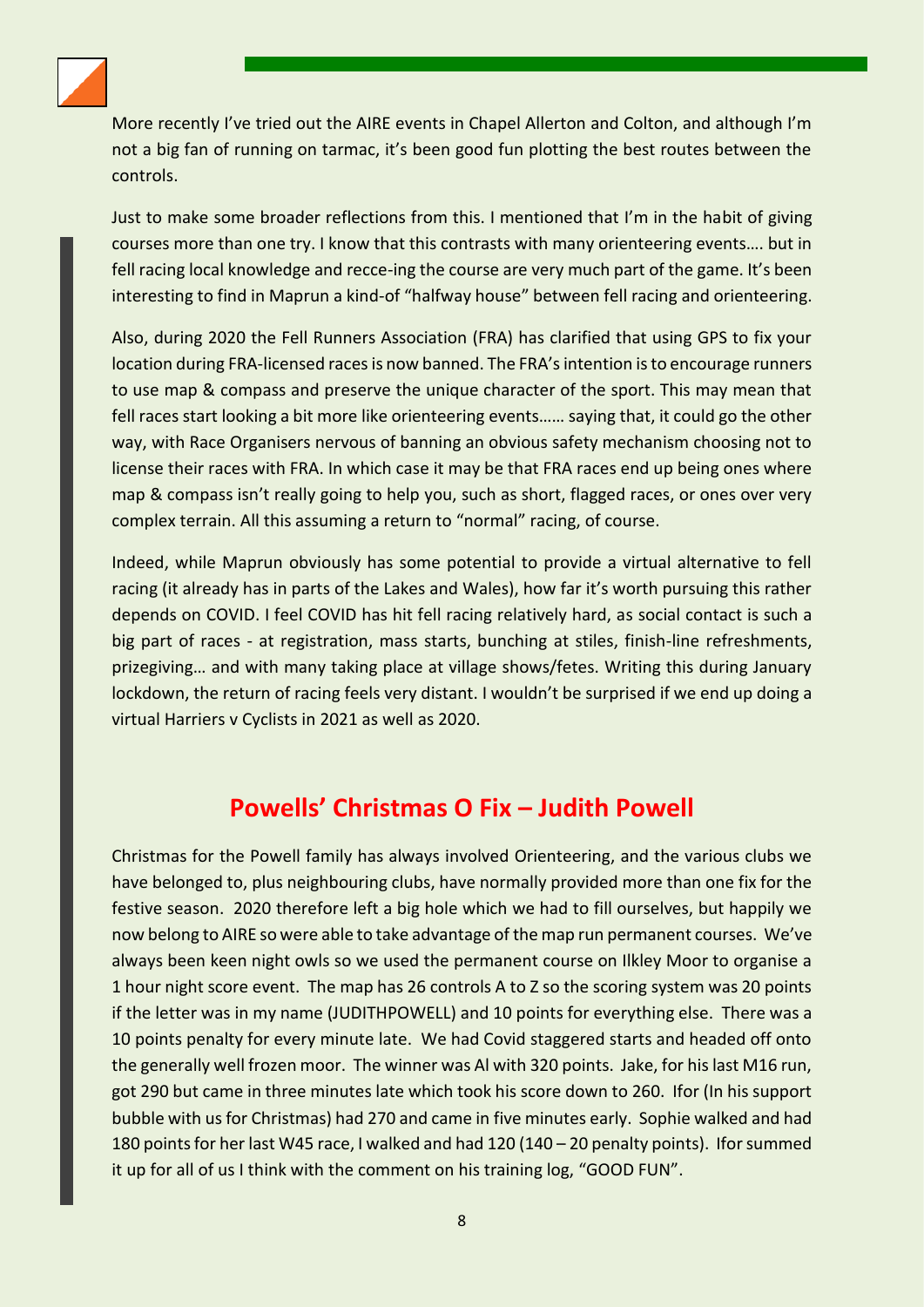

#### **IMPORTANT NOTE**

We are looking at the costs of printing and sending out paper copies of Aire Affairs. For the remaining few dozen members who choose to receive their copies this way, it costs the club about £400 a year.

Whilst we are happy to send copies to those who would like to receive theirs in paper format, we would like to cut down on unnecessary expenditure by reducing the numbers posted to those members who are equally happy to read it on a screen. If you **would** like to keep doing receiving Aire Affairs on paper, please '**opt in**' by emailing me: secretary@aire.org.uk, or texting me 07989 563588 or posting a note to me at 74 Oxford Av, Guiseley, Leeds, LS20 9BX, by the end of March. Please include the best address to use if you do so. If I don't hear from you, we will remove your name from the posting list.

Thank you, David Alcock - Secretary

## <span id="page-8-0"></span>**UK Elite O-league – high quality racing in October and November 2020 – Joe Woodley**

With the cancellation of all major events in 2020, my orienteering season ended as swiftly as it had begun. I had enjoyed racing for England at the Interland international competition held at Burnham Beeches and Egypt Woods on the  $1<sup>st</sup>$  of March. Incidentally, this was my first senior race for England, despite previous selections I had never been able to make it to the SHI's or Interland. I was pleased with my performance and as specific preparation for several key races which would be held in the South this was perfect. Those races were the British Championships and British University Championships (BUCs) and they were selection races for my main goal, the World University Champs (WUOC). I have always backed my ability in our tough northern forests but to perform at my best in the fast but often vague southern forests I needed as much time in similar terrain as possible. A fortnight later I turned up at EPOC's Fixby and Bradley Woods CSC qualifier, unaware that this would be the last event I would run until the 3<sup>rd</sup> of October, some six months later.

Many people were disappointed that the season was over. Personally, it was a shame to miss the chance at a second trip to WUOC and an opportunity to perform better than my first time. (My last AA article detailed a particularly painful parallel error I made in the Finnish forests at WUOC 2018). Perhaps the greatest shame was missing the opportunity to defend AIRE's British Relay title with Dane and Ali. Do not worry the Guinness trophy is safe and sound and we look forward to defending it, whenever the chance arises! Despite all this, I was more than happy to train without the pressure that racing brings. After spending lockdown in Guiseley with my parents I returned to Sheffield at the end of May. For the rest of the summer, I enjoyed regular trips to the Lakes to visit my girlfriend who is conveniently situated close to the hills. We also snuck in a trip to the Polish and Slovakian Tatras for some hut to hut running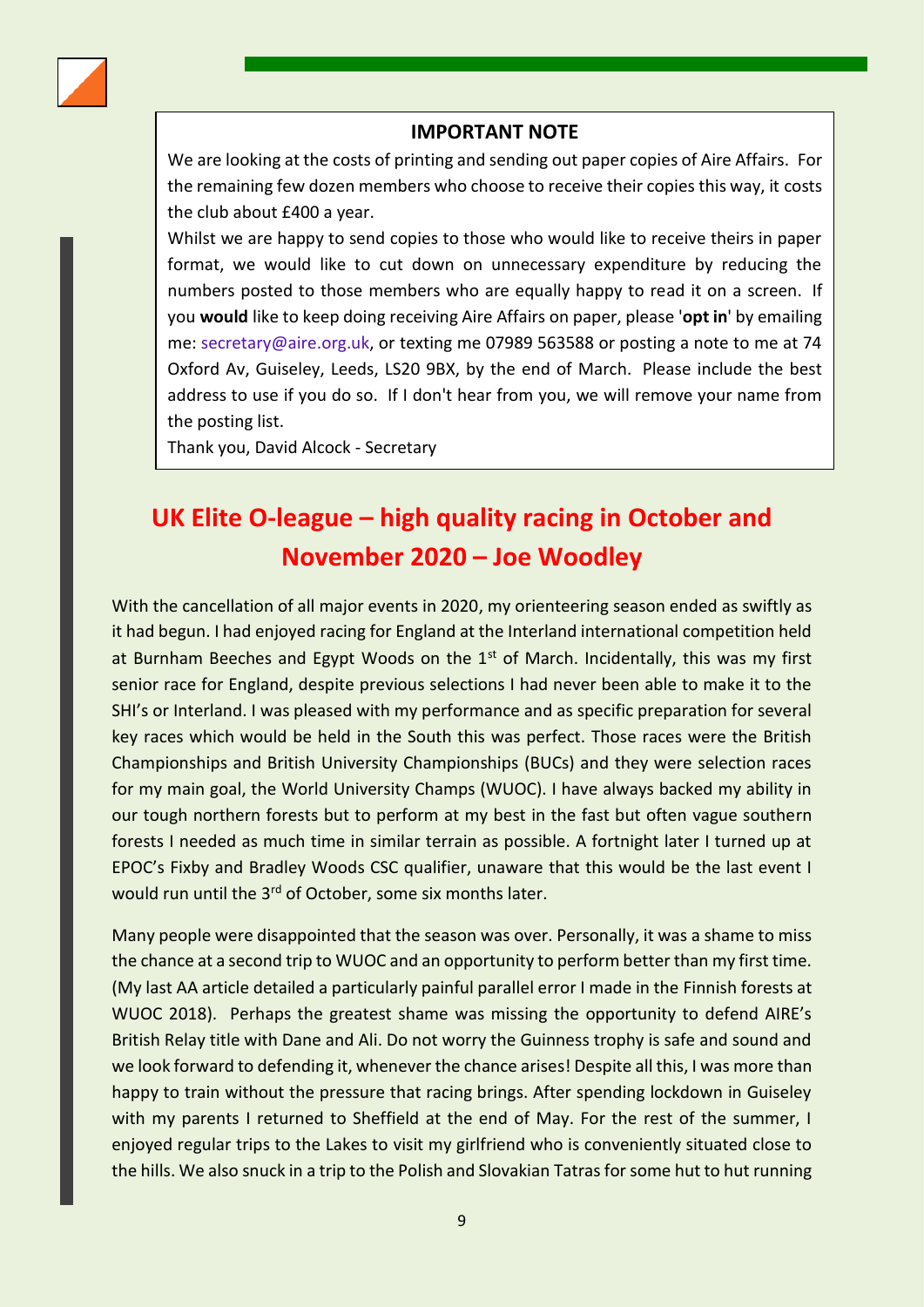

at the start of September. Whilst the Polish side can be very busy with tourists, the Slovakian side is wild and unspoiled, I would recommend a trip to everyone! When I returned to the UK, I heard the first rumours of an elite only South Lakes Weekend.

The UK Elite O-League (UKEOL) spearheaded by ex-local lad Duncan Birtwistle (albeit from the wrong side of the Wharf and into CLARO territory) had collaborated with some eager members of Warrior OC to organize what promised to be a brilliant weekend. Taking advantage of the small field of mostly elites and local volunteers, we could park close to the best bit of each area and there was no need to find a suitable path network for junior courses. On Saturday we raced at Rusland Beeches, perhaps one of the most challenging areas in the UK. The courses were planned by Martin Bagness who told me after that he just wanted to make the hardest course possible. The prospect of running on such a complex map after several months without orienteering was terrifying! It was awesome to be back in a wet Lakeland field surrounded by equally apprehensive but excited friends.

On the very first control I had a slight panic, briefly losing contact with the map but thankfully I did not waste too much time. After feeling out of control as I hit the second leg, I paused for a moment to refocus and calm down. Thereafter I had a great race and kept it clean for the majority of the physically and technically demanding course. After such a long time off, I opted for the safest route choices where possible and invested a little more time checking and double checking the map whenever I felt my concentration slide. When I finished I was elated, 35 minutes of pure orienteering joy. I had forgotten just how much I love orienteering, especially on an area as good as Rusland. I never had a moment to think about how fast I was running, where I would finish in the results, about work or even the corona virus. Complete bliss!

## **Where Are They Now? – Wendy Carlyle**

<span id="page-9-0"></span>Our involvement with the Junior Squad began when Becky was invited to join by the, then Manager, David Jenkins. We think that was in 1995 when she would have been twelve. This issue's cover photo of the Junior Squad was taken in 1996 at the Junior Inter-Regional Championships in the East Midlands areas of Longshaw and Martinshaw, when the Squad was placed third. As well as Becky, there are Matt Burden, Lizzie Hardy and Tom Van Rossum. There is also a young Hensman and Liz Day on the photo. Was this pre-Claro? Another question I am hoping will be answered for the next issue.

The Junior Squad has had an excellent performance record at JIRCs, winning nine times since its inception in 1989 and finishing in second place twice, with third placings thirteen times. The stand out individual performance, by an Airienteer, was from Hector Haines in M18 at the 2007 JIRCs.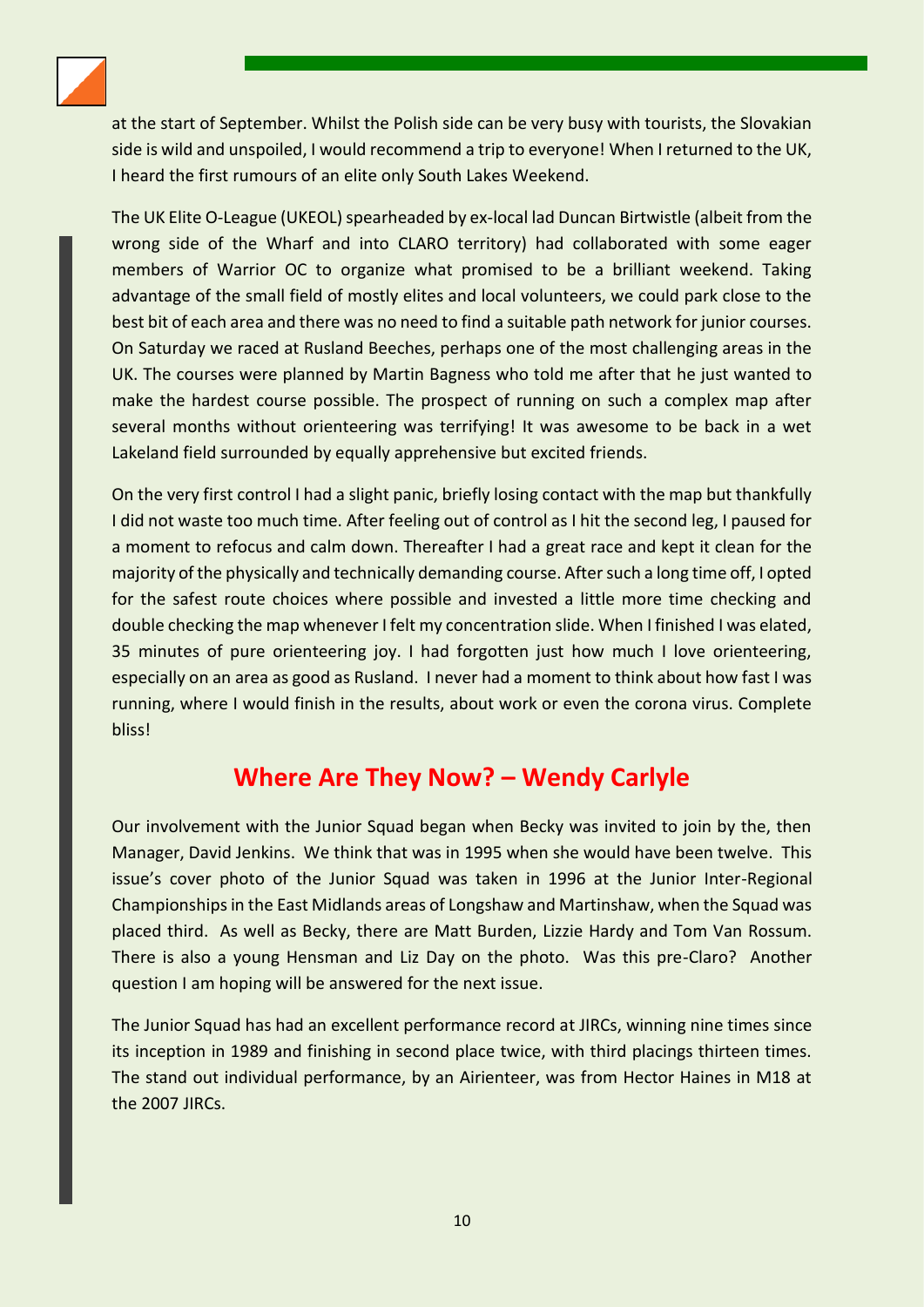

So let's find out about some of those Squaddies. I begin with Jake and Emily, who are its newest members from AIRE. Two years ago, Emily saw a poster about an orienteering competition on Ilkley Moor when she was volunteering at athletics. She had a go at the orange course and was hooked! She enjoys the combination of the physical challenge of running with the mental agility of map reading in beautiful places. Her preference is for terrain that she can run fast on, 'as long as it's not in the wrong direction.' Emily keeps fit by playing a lot of hockey, cross-country running and horse riding. She is really pleased to be invited to join the Squad and is looking forward to developing her skills.





Orienteering has been in the Powell family for fifty years so it is no surprise that Jake was introduced to it by his grandparents. His focus has been on Mountain Bike Orienteering to date, enjoying the mix of cycling and map reading, but recently he has become more involved in foot orienteering as a competitive sport, having increased his confidence in running and attended night events with his Dad.

Jake enjoys the extra excitement of map reading in addition to running and, 'the night events are an experience that you don't find anywhere else.' The supportive orienteering community is also another plus. His favourite areas are Scandinavia and

the Lake District. 'Having taken a trip to Norway in the summer holidays, I was lucky to get the opportunity to run on a lot of this terrain, which was a great way to train some really challenging navigation.'

Distance running, road and mountain biking ensure Jake keeps fit in the summer, whilst in the winter his focus shifts to competing in night events which are his favourite aspects of orienteering.

Jake believes that joining the Squad will open up further opportunities for him and enable him to attend bigger races and improve his orienteering through the structured coaching. He is hoping that when we emerge from Covid, being a member of the Squad will give him a goal to focus on and, 'the opportunity to enjoy the competitive aspect of the sport again.'

(Have fun Emily and Jake! Ed.)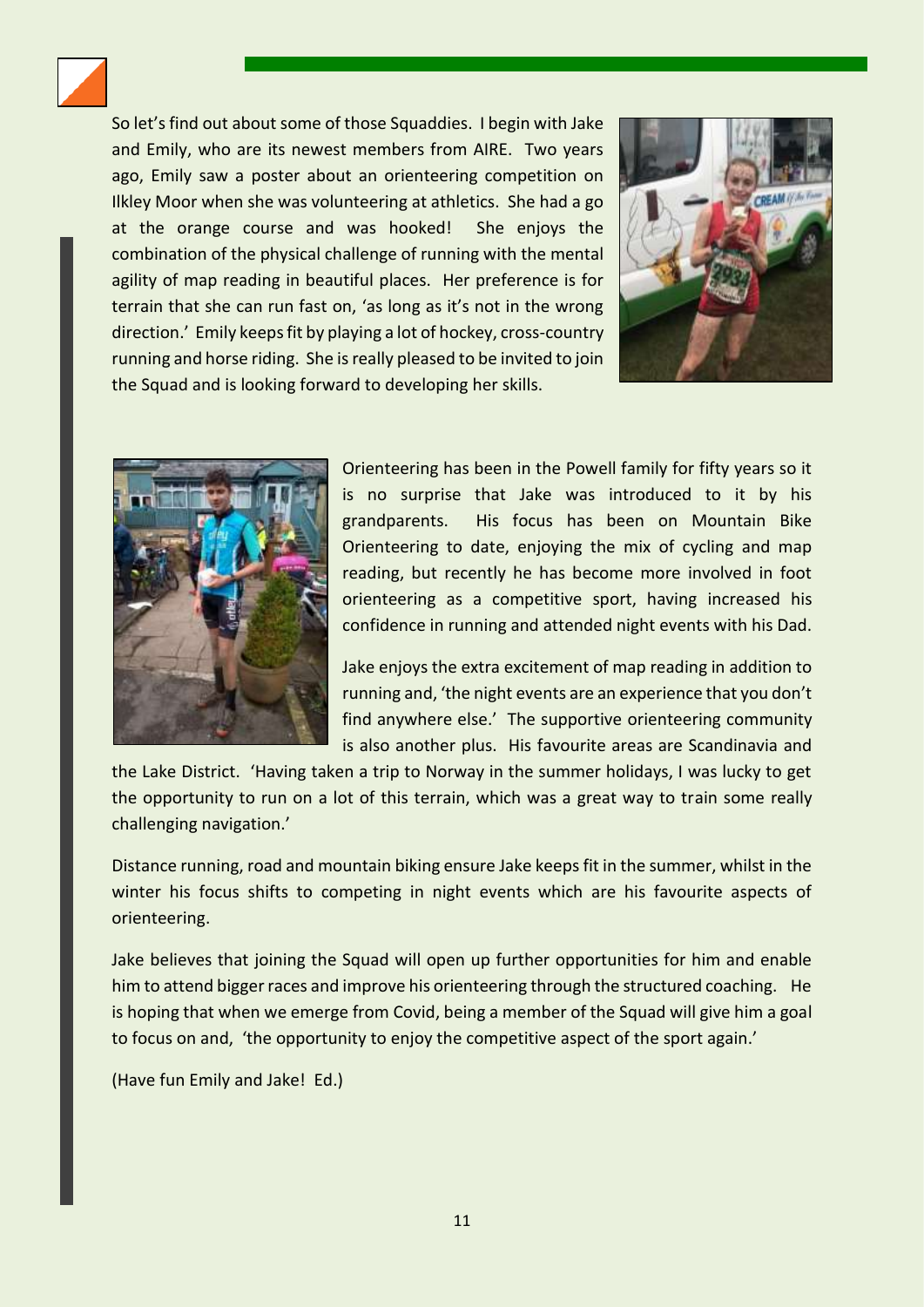



Jake orienteering in Norway.

Ex-Squaddies have roamed far and wide since their days as AIRE juniors. Some have families of their own, others no longer orienteer having found other interests. It has been a great pleasure for us to catch up with some of them, particularly as Tony managed the Squad for several years. Our personal memories are of Squad weekends: sleeping on hall floors; huge vats of spag bol; stripey socks; mini-bus songs; painted faces; waiting in the rain in assembly fields; energetic Ceilidhs; finding banana skins and smelly socks in the back of the car; triumphs and disappointments.

#### **Sue Bett**

I apologise to Sue Bett (nee Allen) for pointing out that she is the oldest of the ex-Squaddies who have been in touch. We have had the pleasure of Sue's two daughters at Lagganlia so we know that her family continues to regularly orienteer at the highest level. Sue was in the Yorkshire Squad from 1980-1985. She now lives in Fleet in Hampshire and is a member of Southern Navigators. Sue works for a local authority, training staff who work in Adult Social Care. Despite Covid, she manages to orienteer once a week, benefitting from a keen local planner who has been leaving tapes out in the woods for orienteers to find. Prior to Covid, Sue was, 'doing a fair amount of tourist O,' travelling to 3-4 Euro City Races each year. She had an entry for last year's O-Ringen, so here's hoping it will take place this year instead. Her stand out memories from being in the Squad were, 'a training session on Formby Sands, followed by a dip in the sea…and a trip to Alton Towers where someone bought a huge pack of donuts just before we went on the Corkscrew Ride.' (I imagine that went well! Ed.)

#### **Emma Harrison**

Our next ex-Squaddie, and ex-Airienteer (now in EPOC) from another well-known, long standing orienteering dynasty, is Emma Harrison, daughter of Gill and Fred Ross. I have a memory of running along a path at an event in Honley Woods, following a very young Emma and sister Charlotte, trying and failing to keep up with them. Emma is living in Wakefield, returning after university and a first year of work. She now works in the NHS as a Children's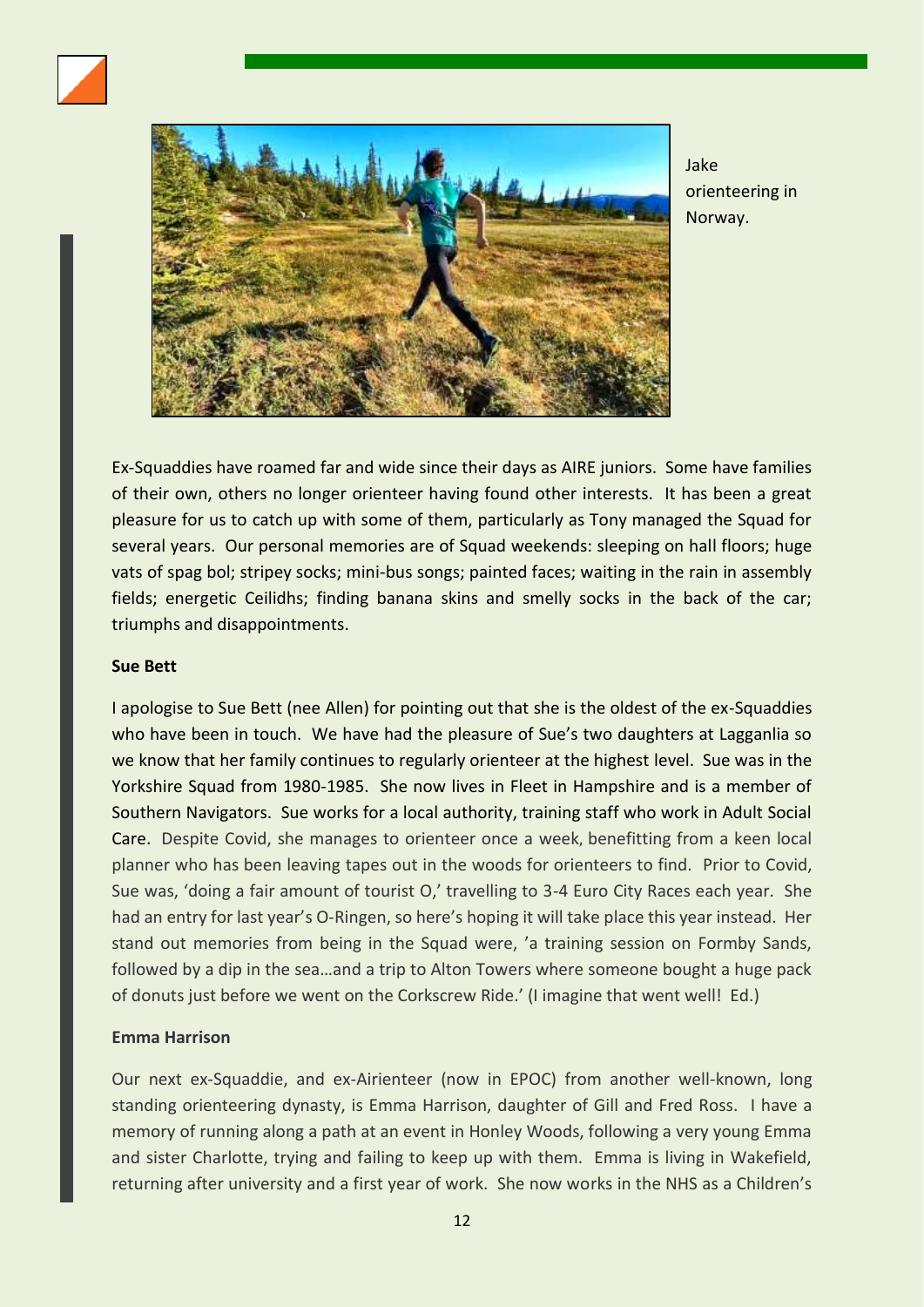

Occupational Therapist, specialising in working with children with complex physical and/or learning disabilities. I find it hard to believe that Emma has two grown up children, but then they did both go through Lagganlia. Where do those years go? Both girls have also been members of the Yorkshire and Humberside Junior Squad. Emma did a long stint as editor of Epocian for just over ten years and she is now Club Chairman, so very much involved in both sides of the sport.

Emma orienteers regularly, having a lull when the girls were young, but training more in recent years. This was helped by supporting Squad training as a parent and helping particularly with the younger juniors which she says, 're-focussed my brain to correct some of my navigational weaknesses.' Emma has steadily improved in her age class and has represented England at both VHI and Interland competitions on seven occasions over the last five years. She has achieved a number of British Championship medals from all four disciplines: Classic, Night, Sprint and Middle but a JK medal still eludes her. A sound piece of advice from Emma, 'I wasn't brilliant as a junior so it goes to show that orienteering really is a lifelong sport and there is always chance to improve!'

Emma was in the Junior Squad from 1985 to 1990 and she has many good memories, but receiving her squad kit and YHJS winning the first ever JIRCs in 1989 are her favourites.

#### **Charlotte Ross**

Having left Wakefield in 1992 to travel and attend both Coventry and Nottingham universities, Charlotte now lives in Reading with her husband two children, aged nine and seven. She currently works for Vodafone programming fixed line telephony systems. She has been a member of Southern Navigators for a number of years but is well known for turning up to one or two events a year when her family attend. There are lots of orienteers in her family!

Charlotte thinks she was a member of the Squad from 1987 – 1992 as a W13/15/17 as the age classes were then. She has lots of fun memories of Squad weekends: minibuses; hall floors; youth hostels; games; training; friends and lots of fun. (Good to hear from you Charlotte! Ed.)

#### **Tom Van Rossum**

Tom was a member of the Junior Squad for what he describes as the 'golden years', roughly 1994-2000. He is now back in Leeds, living close to Headingley with his wife. 'It's a great location for access to some trails for running and the Dales on my bike.'

Tom now lectures in Primary Education at Leeds Beckett University after completing a Phd in Physical Education and School Sport. His lecturer role allows him to continue his research in this field and it gives him the opportunity to work on exciting projects supporting children to be more physically active.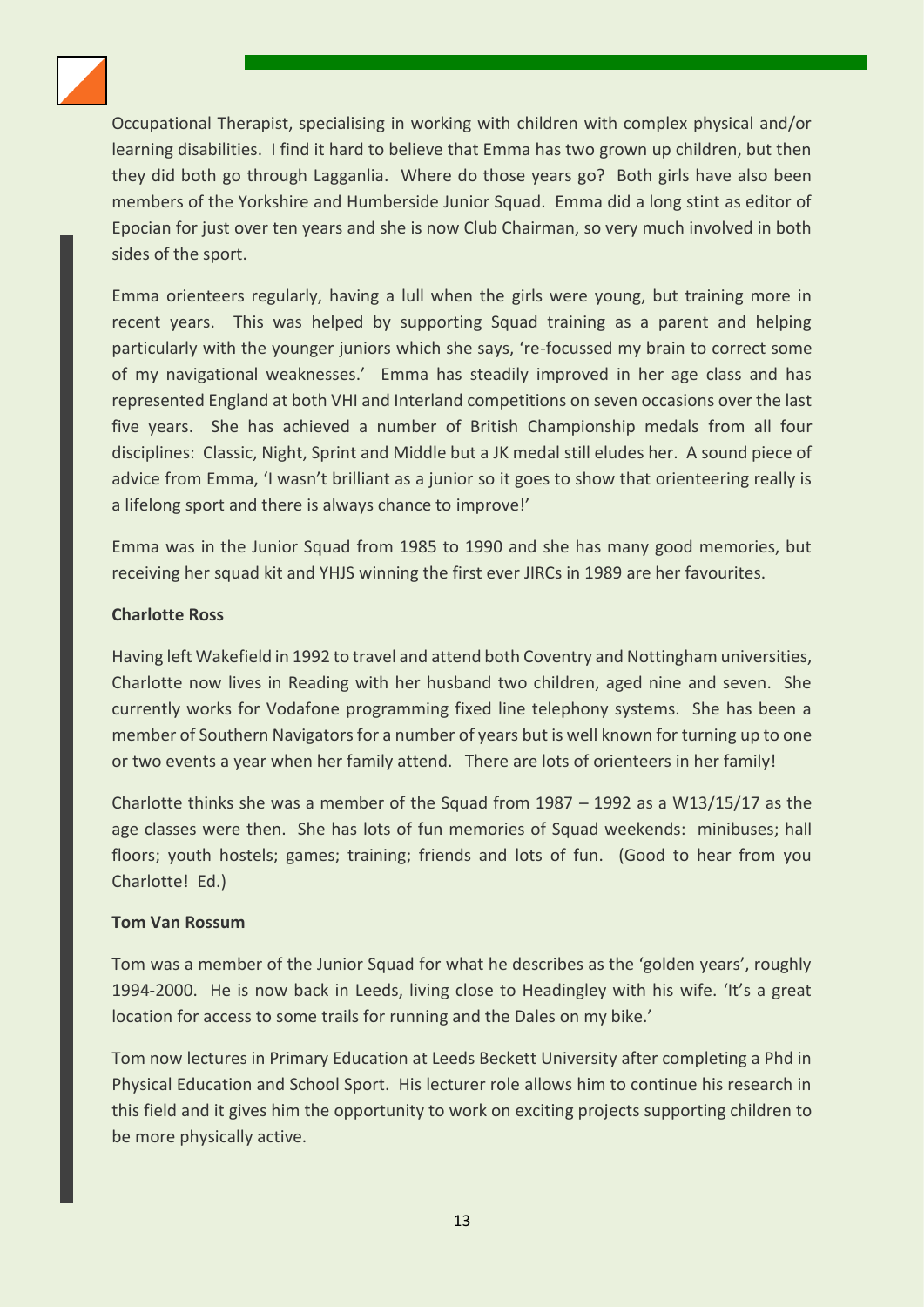

Having recovered from some long standing running related injuries in his early twenties, Tom went into road cycling and from there to triathlons. He raced at the Ironman World Championships in Kona in 2018 and has qualified to return this year, Covid allowing. As a young orienteer, Tom didn't always enjoy the training aspect of orienteering, preferring to just race, but his mindset changed and he now averages 15-20 hours a week of mixed training (swim, bike, run) throughout the year.

Sadly, (for us! Ed.), Tom hasn't picked up a map and compass in over fifteen years. However, he and his wife have just had their first child (many congratulations, Ed.) and they plan on introducing him to some string courses when he's ready.

Like all our ex-Squaddies, Tom has great memories of the training weekends with the Squad, 'Every month we'd be driven to a different part of the country and get to train in some of the best terrain (and some not so good!) with a great bunch of mates. It's hard to pick out just one favourite but I do always remember John Golton's adept handling of the mini-bus! Orienteering wise, there was a small woods we used to go to a lot in the Lakes, I can't remember it's name but it was an open woodland, similar to Scandi forests. I really liked that one. And I think I could write a book on Village Halls across the UK!'

#### **Alison Parker**

Alison joined the Junior Squad during the 1990's. After school she went on to study Earth Sciences at Oxford University and then a Phd in Hydrogeology at Leeds University. She now works as a Senior Lecturer in International Water and Sanitation at Cranfield University in Bedford.

Alison has occasionally orienteered since leaving Leeds but she has remained very active spending her leisure time mountain biking, climbing and sea kayaking. During the present pandemic she has worked remotely whilst staying with friends in north Cumbria.

#### **George Stevens**

Orienteers really are an interesting bunch of folks and the Stevens' family are no exception. We heard from all three siblings in response to my e-mail about the Junior Squad, and begin with George who tells me he was a member from roughly 2000-2009. George has been living in Montpellier in the South of France for three years with his partner and they are expecting their first child in a couple of months (More congratulations. Ed!) They enjoy the lifestyle of their adopted home with its relaxed atmosphere, good food, wine and climate. The surrounding countryside is also reasonably good with hills and 'light-weight' mountains not far off. They enjoy driving further afield to the Pyrenees for walking and running.

George runs a small online marketing agency which he describes as, 'an efficient/practical way to earn some money as I can work when I want and manage things from anywhere.' He has not done a great deal of orienteering in recent years, but he enjoys a multiday event in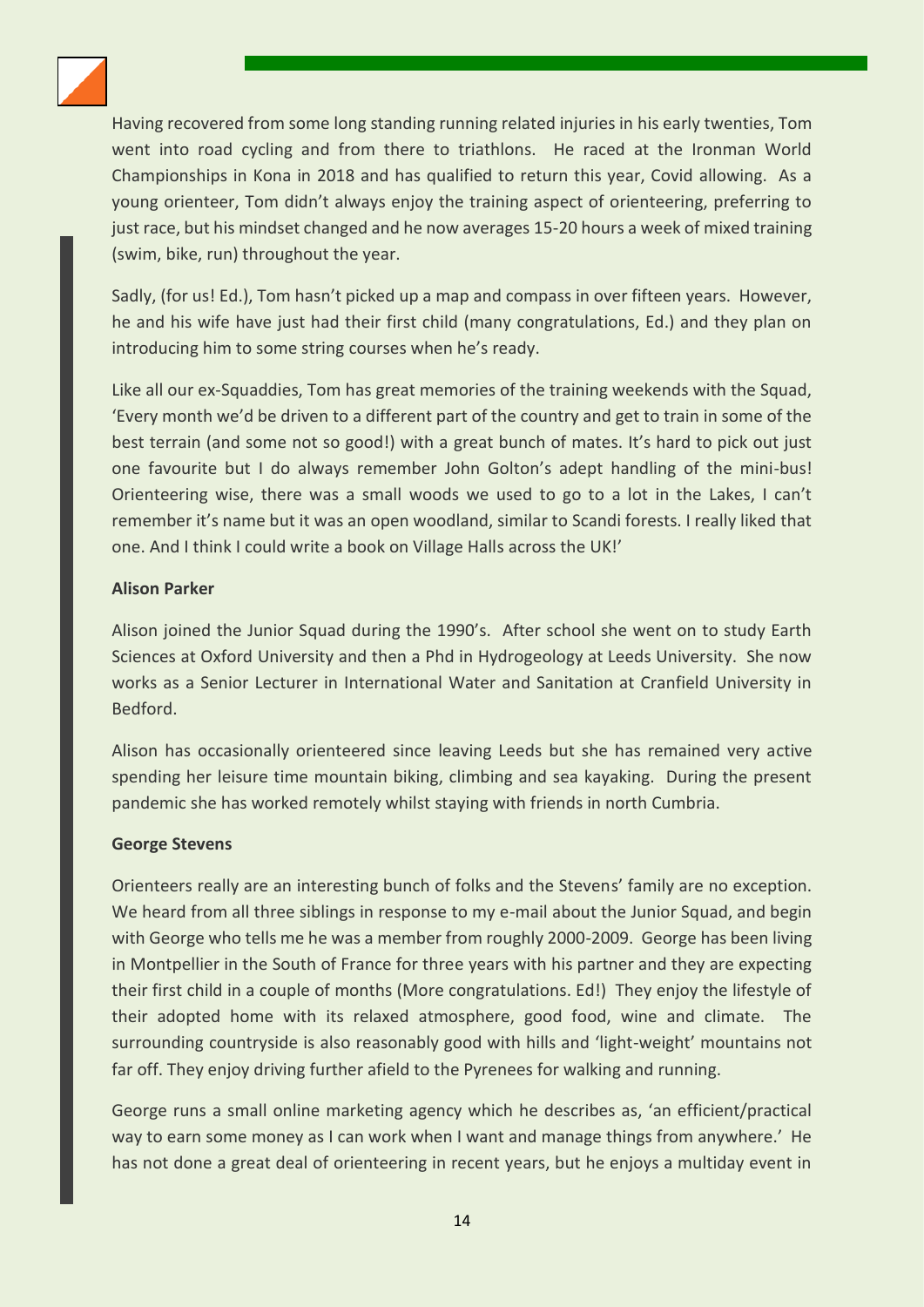

Summer with his family and it is always 'a good reminder of old times'. When back in the UK he likes going to local events, 'while being careful to remember the dangers of allowing the mind to wander too far in a north-easterly direction when checking for event fixtures.'

Thinking back to his time in the Squad, George enjoyed the training weekends in the Lake District. These often tied in with an event on the Sunday and a memory which sticks in George's mind is, 'always looking forward to Jack Wood coming back from his course….well overdue and looking really tired and fed up, his careful training on Saturday having failed to deliver.' (I look forward to Jack's riposte! Ed.) George also had kind words for the folks behind the scenes, 'images of Tony and Nev in particular come to mind and the excellent job they must have been doing organising things for us. So an extra thanks to them for these experiences/memories which haven't gone forgotten.'

(I am glad to report that Nev is making an excellent recovery from his bout of Covid and is now a grandfather. Ed.)

#### **Hector Haines**

Another ex-Squaddie who mentioned Nev and Tony, this time their, 'calm and relaxed leadership', is Hector, a member from 2002 -2007. Hector is presently living in Are, Sweden and working full time as an engineer, but also training hard for the World Championships in Orienteering, Trailrunning and Skyrunning! He averages 3-5 training sessions a week since moving to Sweden and





manages to fit in skiing too.

Hector has many fond memories of, 'freezing cold training weekends in the Lakes, with three training sessions every day, soggy sandwiches and great company. Sleeping on hard floors, we learned grit and resilience, as well as socialising with friends. There were lots of laughs.'

#### **Victoria Stevens**

From snowy Sweden we switch to sunny South Africa and catch up with Victoria, a member of the Squad from 2003 – 2009. She is currently on holiday in the country, having just recently finished a three year post doc at the University of Cape Town where she was researching earthquakes. In a few months Victoria will take up a research position in Singapore. When the opportunities arise, Victoria still orienteers. She has attended several of the local Cape Town Club (PENOC) events which are held every month or so. She also travelled to the Big 5 O last Christmas which she very much enjoyed. Like George, Victoria has managed to go to a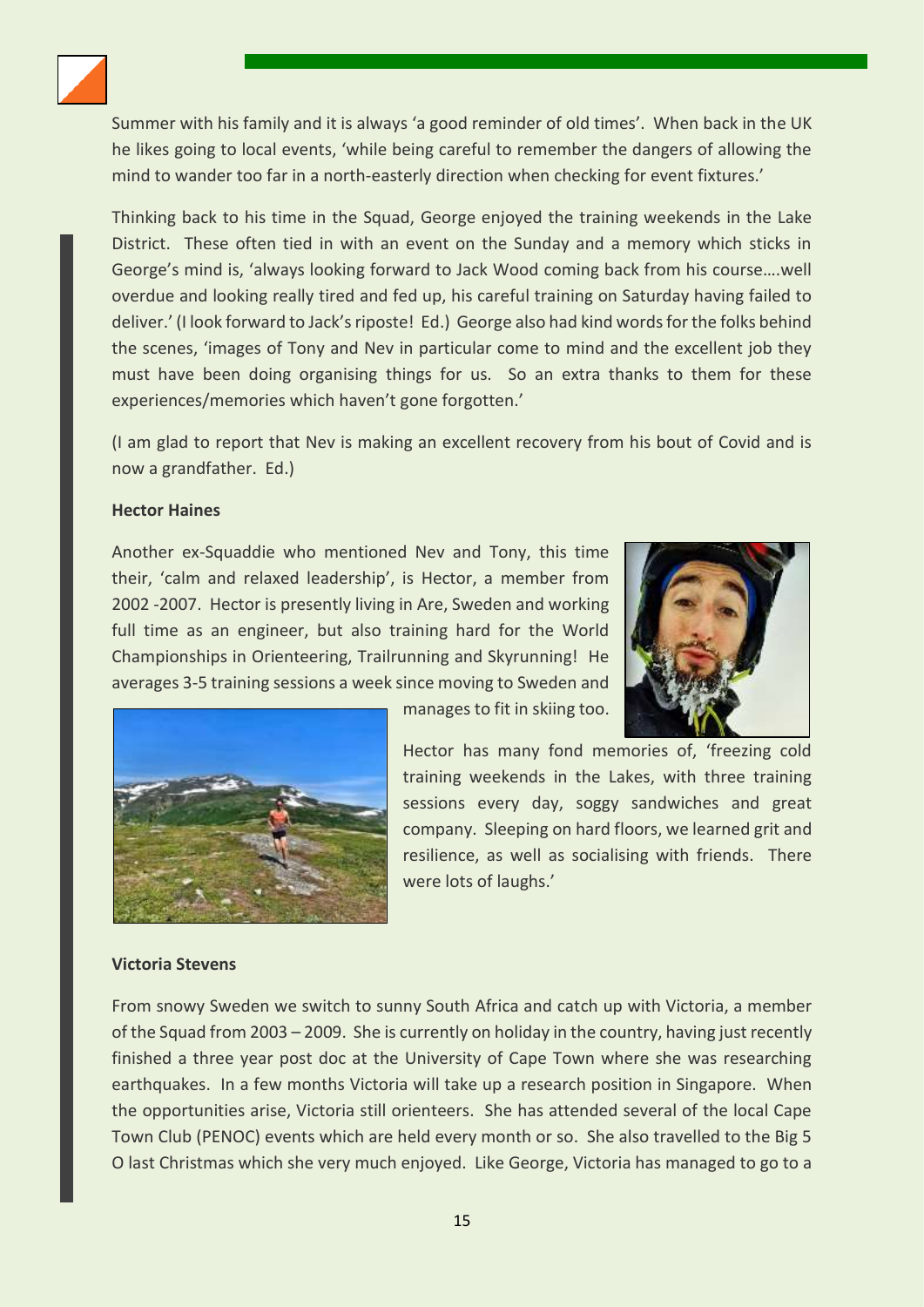

couple of multi day European events. Victoria's stand out memory was of being in the Squad when it won the Junior Inter-Regional Championships three years in a row! (2005-2007. Ed.)



#### **Ben Stevens**

To complete the reunion with the Stevens' siblings, we have Ben's memories of his time in the Squad. Ben was a member in, 'something like 2001-2005'. He is still living in Cambridge, working as a software developer for an education project called Cambridge Mathematics, part of Cambridge Assessment.

Ben continues to be an active orienteer, despite his location. He attends all the major UK events and one or two multi-day events like the SSD or OOCup and will travel to good terrain events in the Lakes, often with DrongO (the ex-Cambridge Orienteering Club).

His outstanding memory? 'I remember Yorkshire won the Junior Inter-Regionals, I think it was in my last year in 2005. Previously I think it was the North West who had seemed unbeatable.'

(NWOA were fourth in 2005 having, as Ben correctly points out, taking the title in the preceding six years since the previous Yorkshire and Humberside win in 1997).

#### **Chloe Haines**

A member of the Junior Squad from 2005-2009, Chloe is currently living and working in Edinburgh as a Transit Data Analyst. In the last couple of years she has done what she describes as, 'bits of orienteering', attending JKs and local club events when she was based in Cambridge, but more recently she has enjoyed orienteering holidays to the OO Cup and Jukola.

As it seems with all ex-Squaddies, Chloe has some great memories from Squad weekends. 'I used to look forward to them for weeks. I remember doing distraction training and Tony hid up a tree. After one training day in Kilnsey in the summer I broke Alistair Wood's car window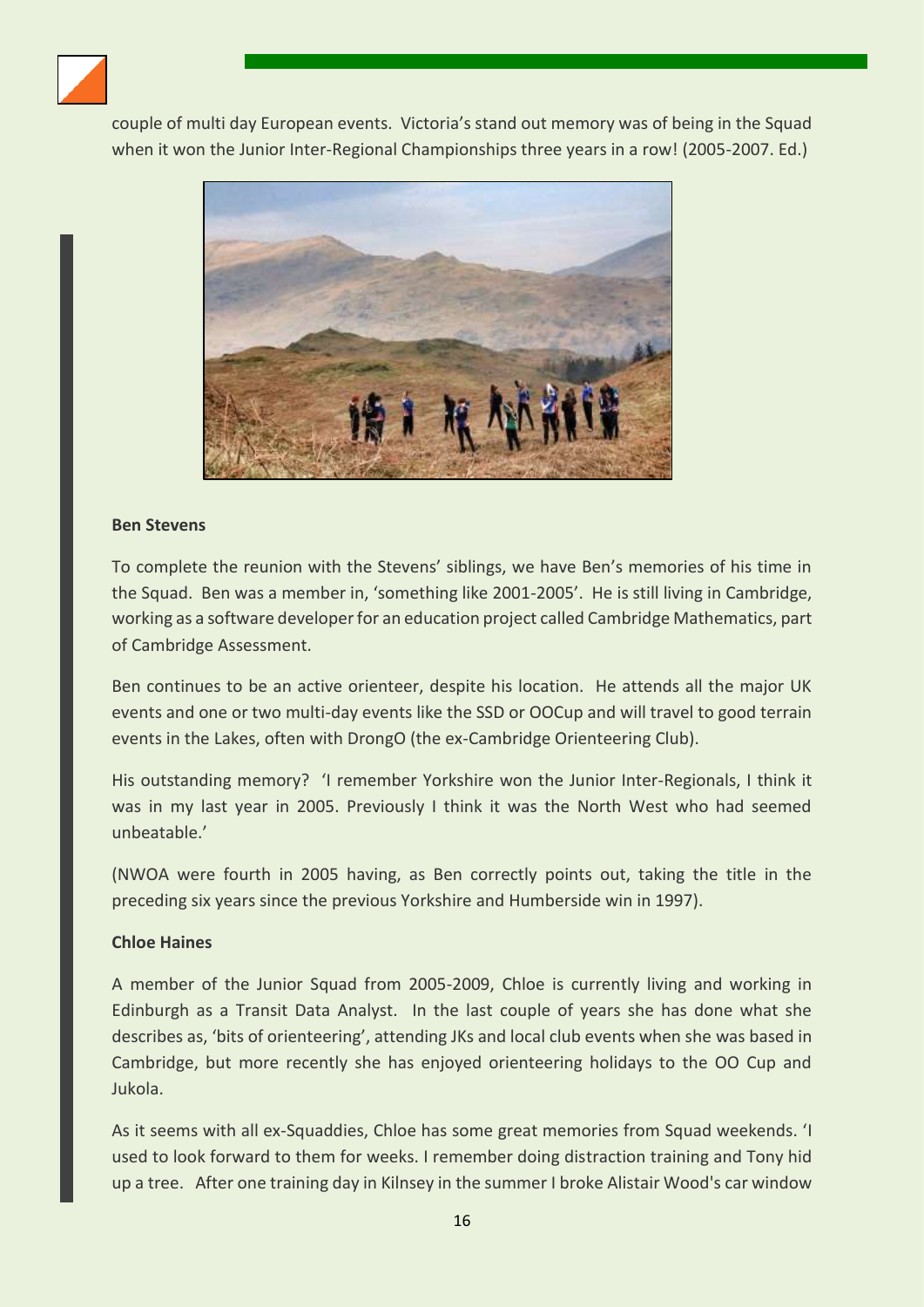

on the way home because it was so hot. All the Lake District training weekends felt like a huge adventure, I remember one where we had races up the hill during lunch break. My main memories are just of having loads of fun, like always finishing a day's training with some kind of relay or fun race.' Chloe also recalled the trip to O-Ringen. 'It was such a great trip with training, swimming, competing. It was like an extended squad weekend and I loved it!'

#### **Joe Woodley**



We always enjoy catching up with ex-Squaddies at events and Joe is one we still see (or did until Covid!) pretty regularly as he is in his sixth year of study at Sheffield University, currently studying a Phd in 3D Cell Culture.

Orienteering continues to play a major role in Joe's life outside of work and, prior to lockdown, he enjoyed two South Lakes weekends. His goal for 2020 was to run in the World University Championships, unfortunately cancelled

along with all other orienteering events, so he is wondering what opportunities 2021 will bring.

Joe was a long serving member of the Junior Squad, from 2007-2016 and has many great memories, 'every single weekend away with the squad was amazing fun! Our 2008 trip to the O-Ringen was a highlight, as was our JIRCS victory in 2007. I'm so grateful for all the time given up by Tony, Nev and Wendy during my squad days.'



#### **Beth Woodley**

It has been far too long since we last saw Beth so it was particularly good to hear from her. Beth is living with her partner in Plymouth, having moved from Yorkshire in 2019. She works as an Occupational Therapist in the NHS.

Beth followed in Dad Bruce's footsteps and joined DevonOC when she moved down south and was getting back in to orienteering prior to the lockdown. She has also encouraged her partner to get involved so that they can go to events together.

Beth was in the Squad between approximately 2007-11 and has too many memories of the Squad to choose from, but she's had a go, 'I'm definitely more of a social orienteer, rather than an elite competitor, so it'd have to be all the 'après orienteering': swimming in a lake and collecting berries in the woods at the Swedish O-Ringen; amazing communal meals cooked up in youth hostel kitchens by parent helpers; games nights; chatting and singing along on long journeys; the fights over who would get a lift with Nev after a cold and wet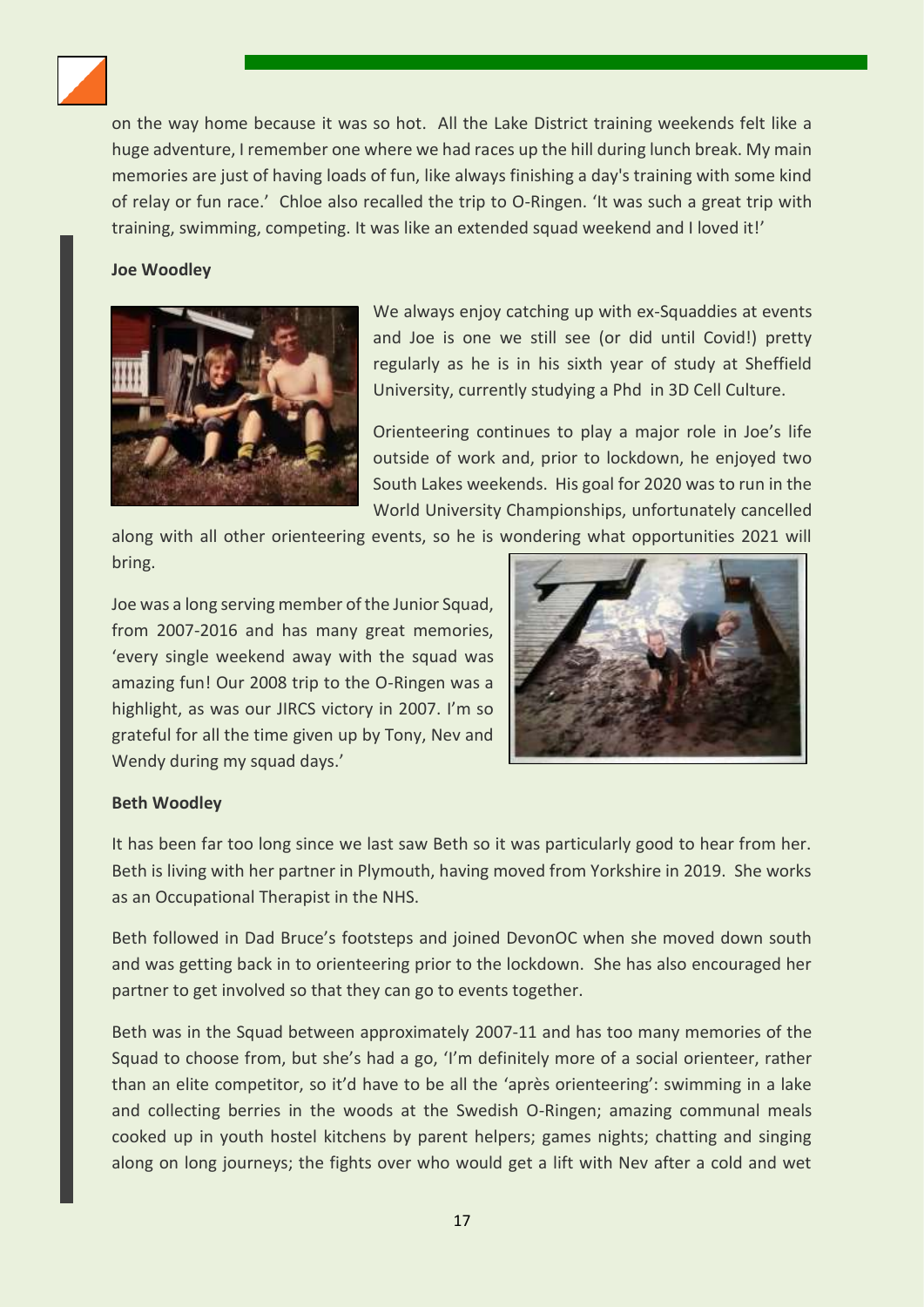

training session because his car had heated seats... Most of all though it was the camaraderie and sharing fun times with a great bunch of people!' (So that's why everyone wanted to go with Nev! Ed.)

#### **Florence Haines**

It's no great surprise to discover that the Haines' women (apart from Mum Sarah) are all now living in Edinburgh after studying at the University. Is it something to do with the terrain?

Florence has recently completed her Masters degree and she has been working for a property company whilst looking for the right opportunity in a sports organisation. She hasn't done a great deal of orienteering in recent years but managed to get along to a few events last year when she enjoyed racing sisters Chloe and Lucy. The Edinburgh University O Club also staged informal evening night events in different areas with different formats, which Florence attended.

Doing the maths, Florence thinks she left the Junior Squad in 2012. 'I have so many fantastic memories of being involved with the squad. I loved all the weekends away and being able to

see friends and travel to different areas of the UK. The trip to Oringen in 2008 was definitely a highlight - exciting racing, swimming in the lake, ski lifts to the start and all of us gathered around one laptop watching the British WOC team win the relay! Also have to mention the back to back JIRCS titles, what a time to have been part of the squad! Thanks to everyone involved in the squad for helping create all the wonderful memories over so many years. I look forward to seeing other responses in Aire Affairs.'



#### **Lucy Haines**



As sister Florence left the Squad, Lucy arrived to spend six years as a member. We know she is in Edinburgh with Chloe and Florence, but what is she up to? Lucy is studying Human Geography and living with three other orienteers, 'who are so lovely and always up for some fun!'

At present Lucy is recovering from fatigue so taking it carefully with her orienteering and training. (Best wishes

Lucy. Ed.) Unsurprisingly, she has many memories of times in the Squad (we won't mention climbing through the window at Lagganlia!! Ed.)

'Where to start! I have so many memories that make me smile. Here are a few: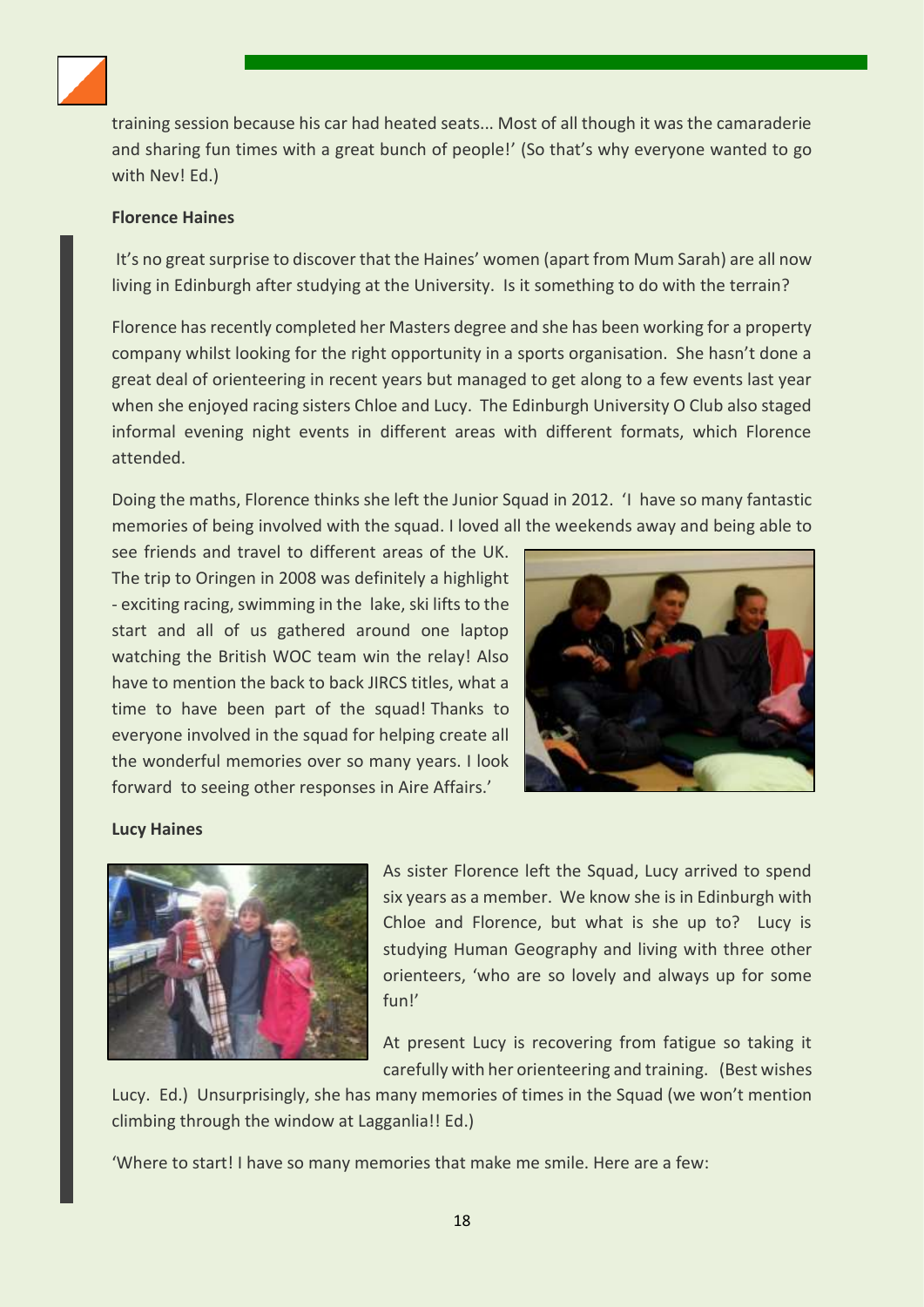

- Miles Gilleard's reaction when he found out he beat Ruaridh Mon-Williams at JIRCS. As Ruaridh mispunched ('Yorkshire Squaddies never mispunch!' Tony), Miles only had to get round, which is what he did, even if he took over two hours and led to him visiting several of his controls twice to ensure he had punched them properly.
- Walking into a rock shop selling willy-shaped rock lollies on a YHOA weekend in Scarborough. I believe we were around 12 (?) and being asked to leave.
- The warm-up circle where we would each take turn to share a stretch, including the 'dibber finger' before starting our technical training sessions.
- Trainings where Josh Beech was there! He always provided entertainment.
- Any event with Miles swinging his compass round and round.
- One of the training weekends in the Lake District where I brought my friend Jemima along to try orienteering!
- Entering the JIRCS carpark in the Val mobile with Yorkshire flags flying out the car windows.
- Sleeping in sleeping bags on the usual village hall floor, all together like a big happy family.
- Any training or event with Miles, Laura King and Yasmin Field was always a laugh!



#### **Matt Hall**

In common with Joe, Matt is presently studying at Sheffield University, General Engineering, staying involved with ShuOC during lockdown and managing to run, 'a fair bit.' He's looking forward to getting back to competing at local events and accompanying the ShuOC trips to the bigger events when car sharing is back to being a viable option.

Matt orienteered with the Squad from 2013-2019 and recalls, 'a lot of amazing adventures I have been on with the squad, traversing the UK and on tour to Sweden, but I always remember the yearly Christmas gathering at Hathersage where everyone got together and ate nice food and played games - always a lot of fun!'

And last, but not least, our most recent ex-Squaddie to let us know how she is getting on –

#### **Evie Conway**

Evie officially joined the Squad in 2015 although she can remember attending some training days from 2013. She is also studying at the University of Edinburgh (presently all online!) Her subject is Geography. Sadly, she describes orienteering currently as 'quite mythical. I can't remember the last time I did any. Summer maybe.' Prior to the lockdown Evie really enjoyed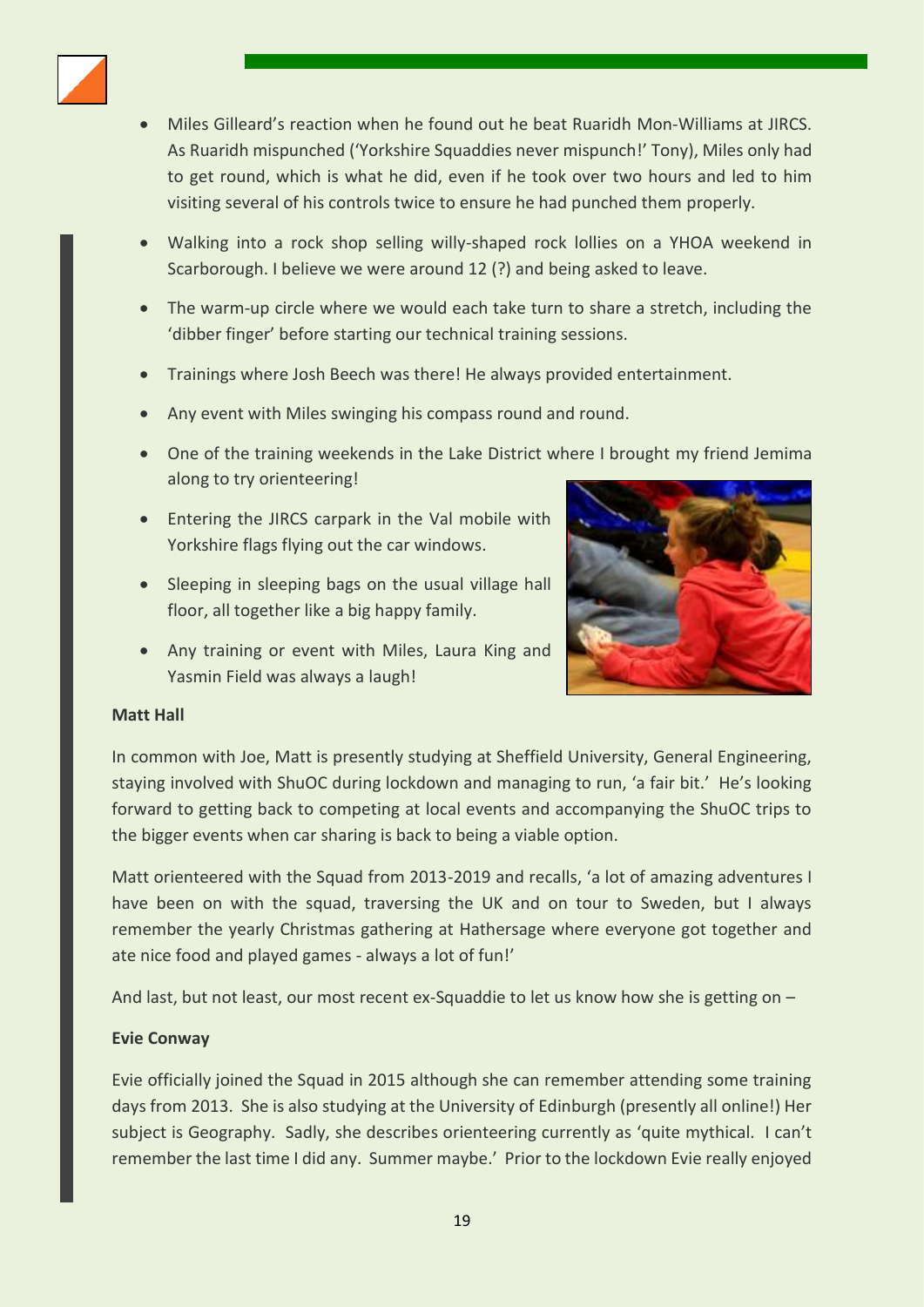

participating in the summer races and training camps. Her reply to my question about Squad memories, 'The squad tours to Stockholm were definitely fun, but some of my favourite memories come from the early days. There was one weekend in the Lakes in summer when I was very young where I just remember thinking this is the absolute pinnacle of life- just running round the top of a hill or chucking a tennis ball about in the sun all day long.'

So, Emily and Jake, I hope those memories have whet your appetite as you join the Squad. It may not be quite the same experience just now, but hopefully in the not too distant future you will be recording similar memories that will stay with you.





Picking off ticks after training! Squaddies up a tree



If there are other ex-Junior Squad members who would like to share their memories in the next issue of Aire Affairs, please do contact me on wendy.carlyle@btinternet.com

Hopefully we will all be visiting a control such as this in the not too distant future……